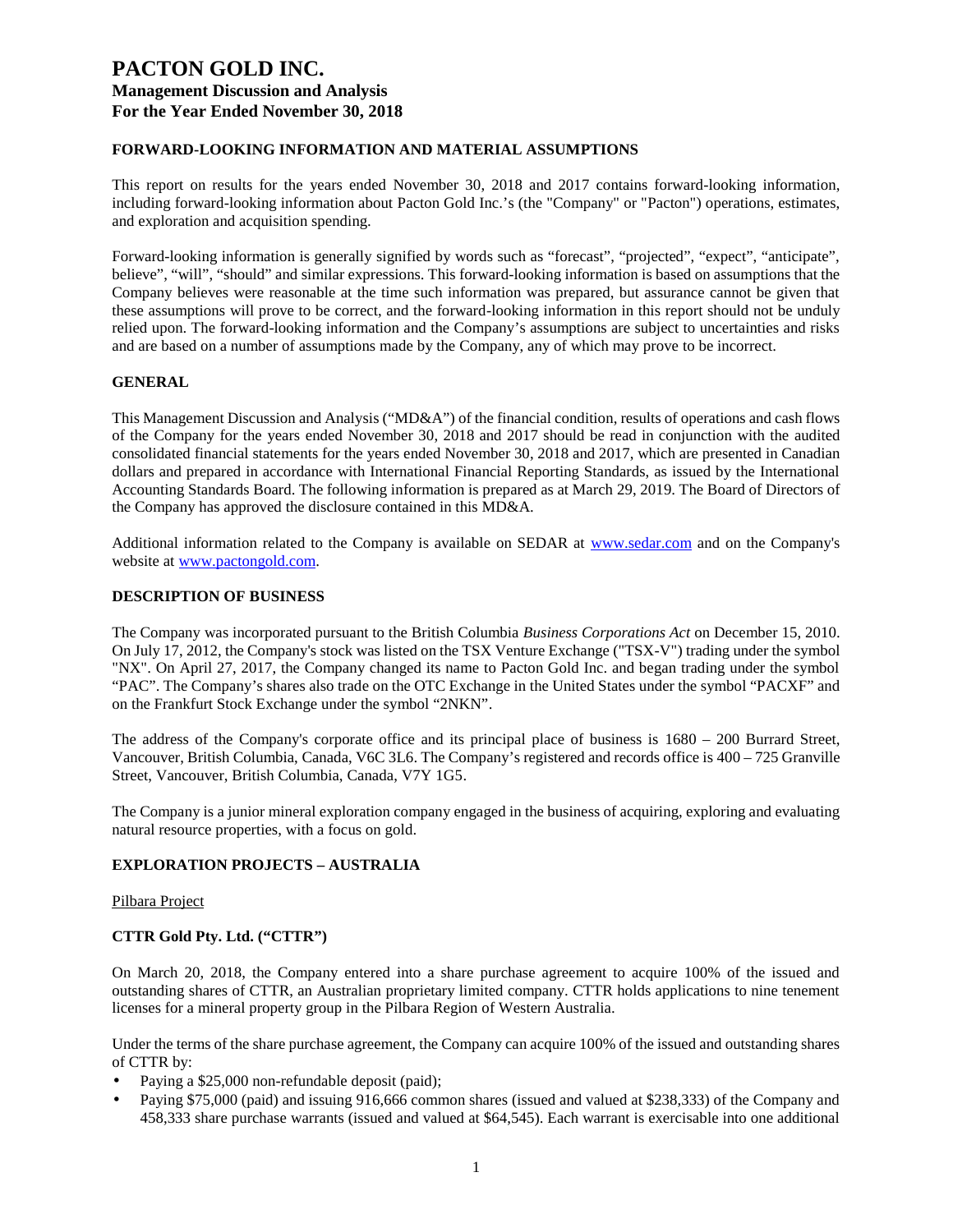common share of the Company for a period of 18 months from the date of issue at a price of \$0.45, upon acceptance of the transaction by the TSX-V (issued on March 29, 2018); and

• Paying \$50,000 (paid) and issuing 416,666 common shares (issued and valued at \$270,833) of the Company and 208,333 share purchase warrants (issued and valued at \$72,034). Each warrant is exercisable into one additional common share of the Company for a period of 18 months from the date of issue at a price to be determined at the date of grant, upon the grant of at least six exploration licenses.

The Company also issued 156,250 common shares valued at \$40,625 as a finder's fee on the transaction.

The acquisition of CTTR has been accounted for as an acquisition of assets and liabilities as CTTR does not meet the definition of a business under IFRS 3. The acquisition of the net assets of CTTR was recorded at the fair value of the consideration transferred of \$836,370 as detailed above. The net assets acquired consisted entirely of exploration and evaluation assets.

#### **Arrow (Pilbara) Pty. Ltd. ("Arrow Pilbara")**

On May 11, 2018, the Company entered into a share purchase and option agreement whereby the Company could earn up to an 80% interest in Arrow Pilbara, an Australian proprietary limited exploration company. Arrow Pilbara holds two granted tenement licenses and two applications for licenses in the Pilbara Region of Western Australia. Under the terms of the agreement, the Company was required to make cash payments and issue common shares and common share purchase warrants of the Company to acquire a 51% interest in Arrow Pilbara as follows:

• Issue 1,086,957 common shares (issued and valued at \$695,652) and 1,086,957 common share purchase warrants (issued and valued at \$583,761) exercisable into one share at \$0.35 for three years and pay \$500,000 (paid \$300,000, with remaining due upon grant of applications).

To acquire a further 29% interest in Arrow Pilbara, the Company was required to:

- Pay \$250,000 or an equivalent number of common shares based on the five-day trailing volume-weighted average price at the time of issue, subject to a floor price of no lower than \$0.19 per common share; and
- Fund exploration expenditures up to a maximum of \$500,000.

The vendor retains a right to explore for, mine and extract lithium, caesium and tantalum from the property.

A discovery bonus of \$500,000 cash is payable if the Company reports a National Instrument ("NI") 43-101-defined "measured mineral resource" or "inferred mineral resource" of at least 100,000 ounces of gold on the property.

The Company also issued 227,941 common shares valued at \$58,125 as a finder's fee on the transaction.

The acquisition of 51% of Arrow Pilbara has been accounted for as an acquisition of assets and liabilities as Arrow Pilbara does not meet the definition of a business under IFRS 3. The acquisition of the net assets of Arrow Pilbara was recorded at the fair value of the consideration transferred of \$1,637,538 as detailed above. The net assets acquired were as follows:

| <b>Net Assets Acquired</b>        |             |
|-----------------------------------|-------------|
| Exploration and evaluation assets | 3,210,860   |
| Non-controlling interest          | (1,573,322) |
|                                   | 1,637,538   |

On August 20, 2018, the Company entered into a share purchase agreement to acquire the remaining ownership interest in Arrow Pilbara. Under the terms of the agreement, the Company will acquire the remaining 49% ownership interest in Arrow Pilbara that it does not already own by paying \$1,000,000 (paid) and issuing 2,000,000 common shares (issued and valued at \$820,000).

The purchase of the remaining 49% interest was accounted for as follows: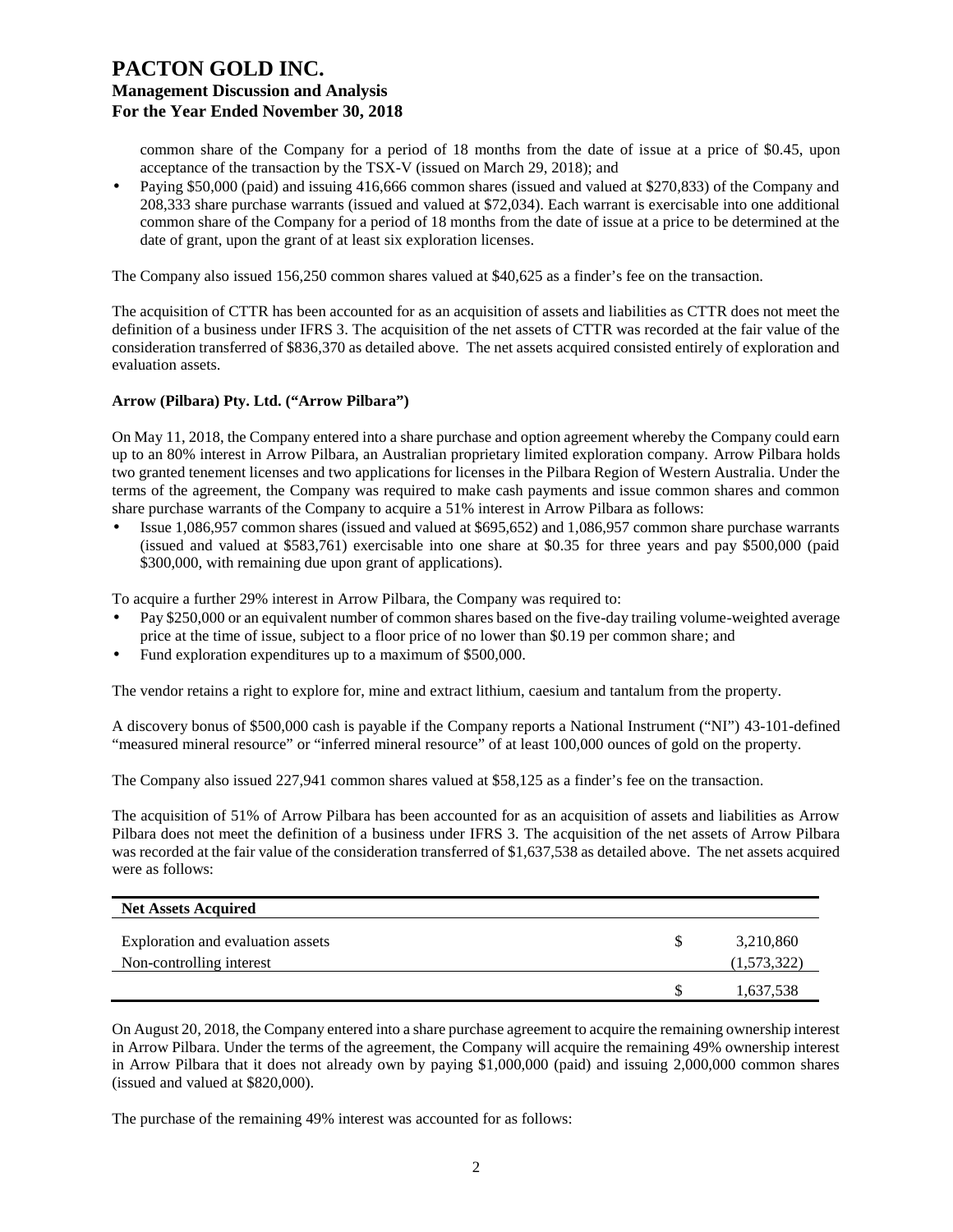| <b>Acquisition of 49% Interest</b>      |             |
|-----------------------------------------|-------------|
|                                         |             |
| Additional consideration paid           | 1,820,000   |
| Elimination of non-controlling interest | (1,573,322) |
| Loss on acquisition                     | 246.678     |

## **Drummond East Pty. Ltd. ("Drummond East")**

On August 15, 2018, the Company entered into a share purchase agreement to acquire a 100% interest in Drummond East, an arm's length Australian exploration company wholly owned by Impact Minerals Ltd. ("Impact"). Drummond East holds seven granted tenement licenses in the Pilbara Region of Western Australia.

Under the terms of the agreement, the Company paid Impact a total of \$350,000 and issue to Impact 2,125,000 common shares of the Company valued at \$860,625.

In addition, the Company will pay a bonus to Impact of \$500,000 if the Company publishes measured, indicated or inferred gold resources of more than 250,000 ounces on the property. The Company will grant Impact a 2% net smelter royalty ("NSR") in respect of the property on standard industry terms to be agreed between the parties. The parties agree that the Company shall, at all times, retain an exclusive and unlimited right to purchase 50% of the NSR back from Impact for \$500,000.

The Company paid a finder's fee of 291,875 common shares (issued and valued at \$145,938).

The acquisition of Drummond East has been accounted for as an acquisition of assets and liabilities as Drummond East does not meet the definition of a business under IFRS 3. The acquisition of the net assets of Drummond East was recorded at the fair value of the consideration transferred of \$1,356,563 as detailed above. The net assets acquired consisted entirely of exploration and evaluation assets.

## **Friendly Creek**

On August 11, 2018, the Company entered into a tenement sale agreement to acquire 100% of the Friendly Creek exploration license and mining leases in the Pilbara Region of Western Australia.

Under the terms of the agreement, the Company will purchase a 100% interest in Friendly Creek by paying the vendors a total of \$25,000 (paid) and issuing to the vendors 2,500,000 common shares of the Company (issued on March 15, 2019 and valued at \$562,500).

#### **Yandicoogina and Boodalyerrie**

On September 25, 2018, the Company entered into a tenement sale agreement to acquire 100% of both the Yandicoogina and Boodalyerrie exploration licences and mining leases from Gardner Mining Pty. Ltd. ("Gardner Mining"), an Australian proprietary limited exploration company.

Under the terms of the agreement, the Company will purchase a 100% ownership interest in projects by paying Gardner Mining \$25,000 (paid) and issuing to Gardner Mining 3,000,000 common shares of the Company (issued on March 8, 2019 and valued at \$720,000).

## **Golden Palms Project**

On November 5, 2018 the Company entered into a tenement sale agreement to acquire the Golden Palms tenement license in Western Australia.

Under the terms of the agreement, Pacton can purchase 100% of the property by paying a total of \$100,000 (\$50,000 paid) and issuing 400,000 common shares on completion of the transaction.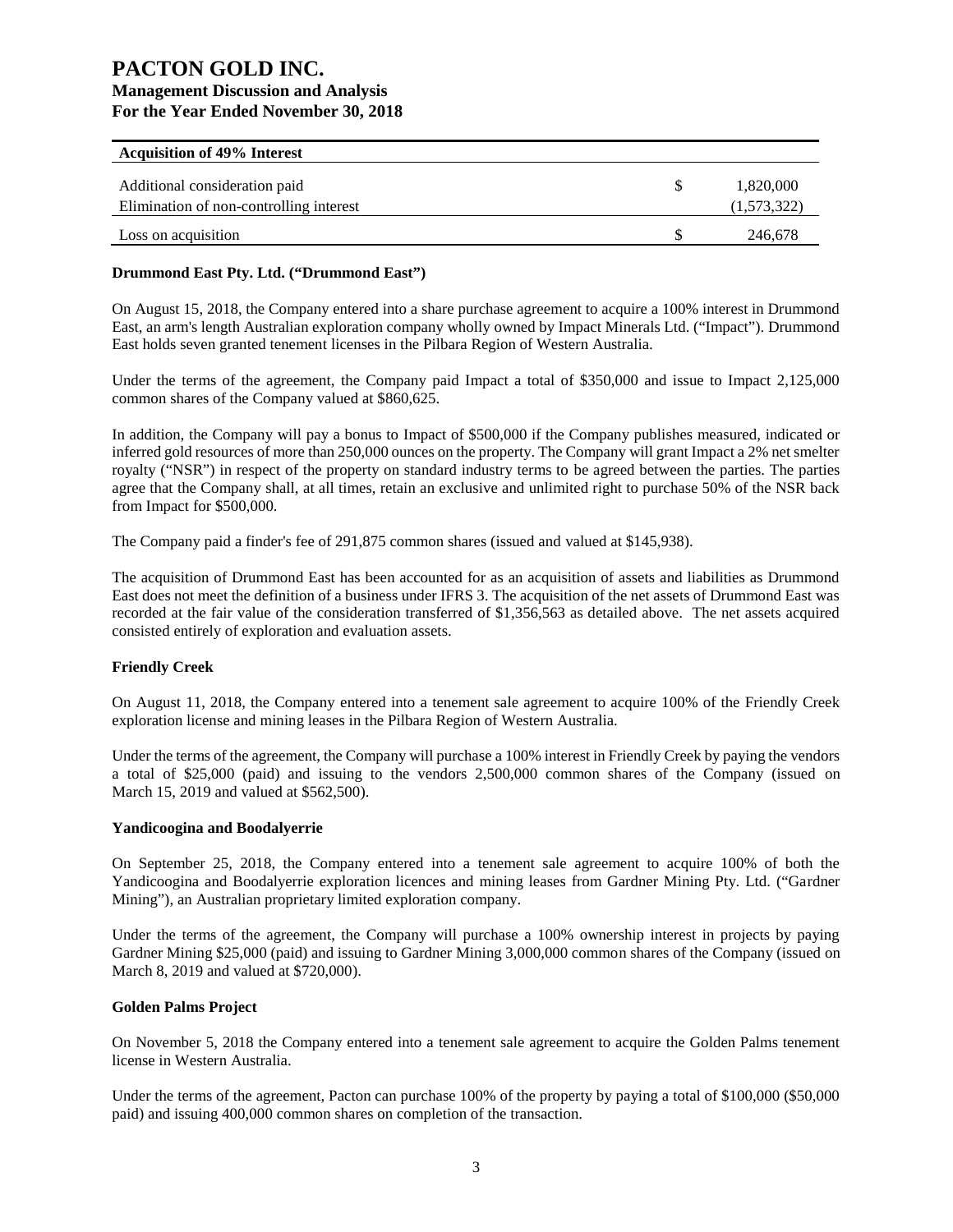## **Hong Kong Project**

On November 23, 2018, the Company entered into a tenement sale agreement to acquire a 70% interest in the Hong Kong project from Clancy Exploration Ltd. ("Clancy"), an Australian Securities Exchange-listed exploration company.

Under the terms of the agreement, the Company can purchase a 70% interest in the Hong Kong project by paying Clancy \$175,000 (paid on December 10, 2018) and issuing to Clancy 3,780,613 common shares of the Company (issued on December 10, 2018 and valued at \$1,323,215). In addition, the Company paid a \$25,000 deposit included in prepaid expenses at November 30, 2018.

Upon completion of the acquisition, the Company and Clancy will enter into a joint venture, with Pacton acting as operator of the Hong Kong project. A minimum of \$520,000 AUD must be spent by the Company within two years of completion of the transaction. Clancy will be free carried with respect to expenditures until a decision to mine is made unanimously by both parties.

The Company also issued 300,000 common shares valued at \$82,500 as a finder's fee on December 10, 2018.

## **Keras Project**

On October 18, 2018, the Company entered into a grant of gold rights agreement to acquire the conglomerate gold rights of Calidus Resources Ltd. ("Calidus") in both the Marble Bar sub basin and the northeast Pilbara sub basin of Western Australia's Pilbara craton.

Under the terms of the agreement, the Company will acquire the gold rights by issuing Calidus or its nominees 7,000,000 common shares of the Company (issued on December 5, 2018 and valued at \$1,925,000). The agreement includes a right to deferred compensation whereby Calidus may receive up to 3,000,000 additional common shares of the Company on October 18, 2019 based on the 30-day volume weighted average price of the Company's common shares on the date of such issuance. In addition, the Company paid a \$10,000 deposit included in prepaid expenses at November 30, 2018.

## **Exploration on the Pilbara Project**

On October 15, 2018, the Company announced that an advanced team of reconnaissance prospectors collected gold nuggets from six locations on Pacton's Friendly Creek tenements. The gold nuggets were located in weathered material overlying a package of unclassified Mesoarchean ultramafic rocks and komatiitic basalt that extends along the Friendly Creek tenements for approximately ten kilometres. The origin of the gold nuggets, which show various morphological shapes, has not yet been determined. Subject to confirmation by detailed geological mapping, it is assumed that the material has not been transported, and that the nuggets represent eluvial material that has been liberated from the underlying bedrock. This tentative interpretation is supported by the reports of historical gold workings from the same geological unit throughout the Friendly Creek tenements, and throughout Pacton's adjacent Hong Kong tenement. Massive areas of the prospective geological formation also underlie the Golden Palms tenement, which is largely unexplored.

On March 12, 2019, the Company announced the commencement of initial field work at the Yandicoogina Project. The work program is targeting high-grade, shear-hosted gold within a number of mineralization settings and will use rock chip sampling and mapping to prioritize targets for drill testing.

## **EXPLORATION PROJECTS – CANADA**

## Red Lake Project

On May 10, 2017, the Company entered into an option agreement to earn a 100% interest in 34 mineral claims and two mineral patents in the Red Lake Mining District, located in Ontario. Under the terms of the agreement, the Company was required to make cash payments of \$300,000 and issue 4,200,000 common shares of the Company over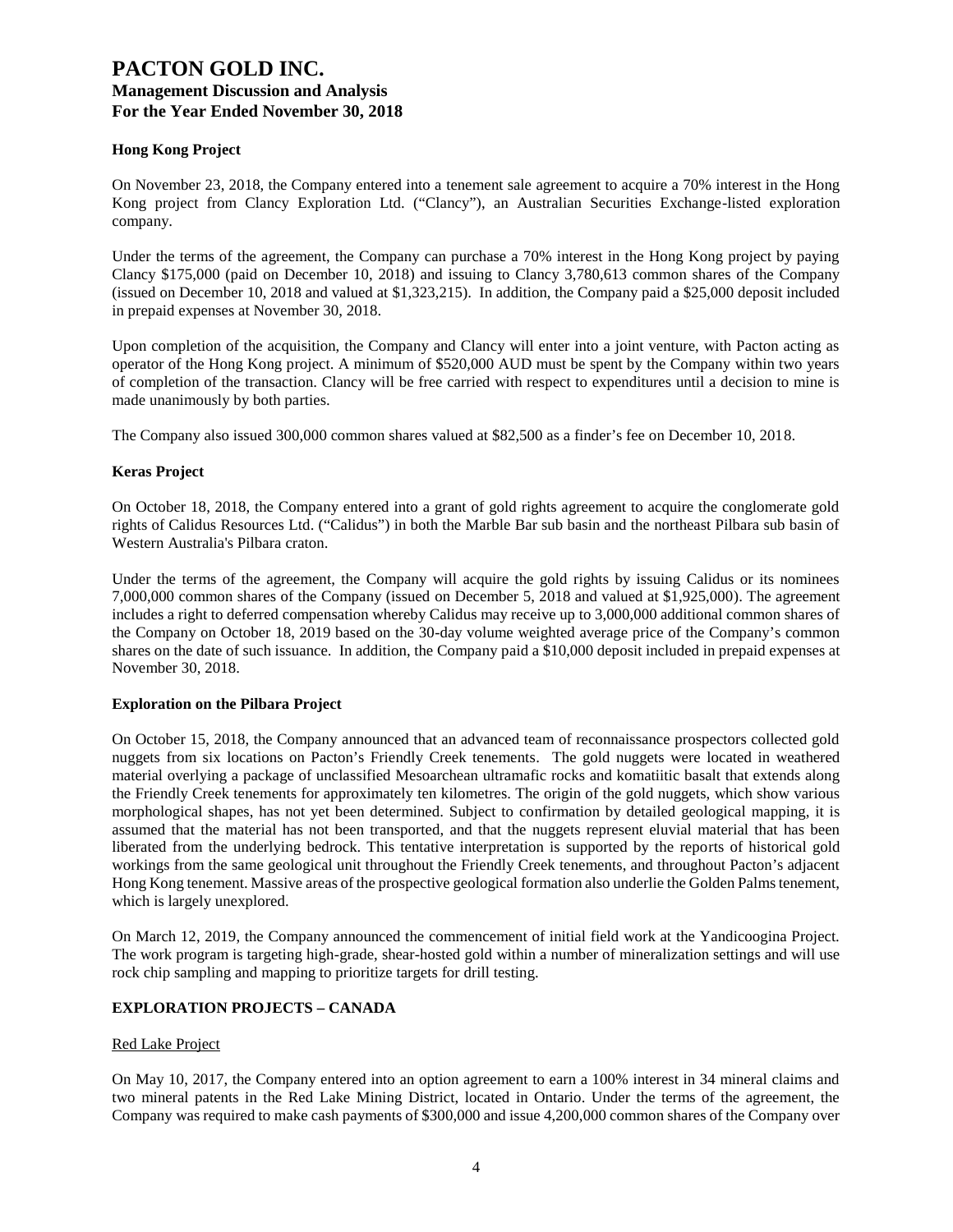a period of four years. Of that, 1,200,000 common shares of the Company were issued (valued at \$168,000) and \$75,000 was paid.

The vendor retained a NSR varying from 0.25% to 2.25%, of which one-half could be repurchased by the Company, at a rate of \$250,000 per 0.25%.

On April 18, 2018, the Company provided notice of termination on the option agreement to the vendor. During the year ended November 30, 2018, the Company recorded an impairment of exploration and evaluation assets of \$243,000 as a result of the termination.

On May 23, 2017, the Company entered into an option agreement to earn a 100% interest in 14 mineral claims in the Red Lake Mining District, located in Ontario. Under the terms of the agreement, the Company must make cash payments and issue common shares of the Company as follows:

- Issue 300,000 common shares of the Company (issued and valued at \$42,000) and pay \$16,000 (paid) within five days of approval by the TSX-V, which was received on May 26, 2017;
- Pay \$12,000 on or before May 26, 2018 (paid);
- Pay \$16,000 on or before May 26, 2019; and
- Pay \$26,000 on or before May 26, 2020.

The claims are subject to an underlying 2% NSR.

On May 23, 2017, and as amended November 23, 2017 and June 14, 2018, the Company entered into an additional option agreement to earn a 100% interest in 30 additional mineral claims in the Red Lake Mining District, located in Ontario. Under the terms of the agreement, the Company must make cash payments and issue common shares of the Company as follows:

- Issue 2,500,000 common shares of the Company within five days of approval by the TSX-V, which was received on May 26, 2017 (issued and valued at \$350,000);
- Pay \$20,000 on or before June 30, 2018 (paid);
- Pay \$80,000 on or before January 31, 2019 (paid on January 25, 2019); and
- Pay \$150,000 on or before May 26, 2019.

The vendors retain a 2.5% NSR, of which two-fifths (1%) can be repurchased by the Company for \$1,500,000.

On November 1, 2018, the Company entered into an option agreement to earn a 100% interest in 12 mineral claims in the Red Lake Mining District, located in Ontario. Under the terms of the agreement, the Company must make cash payments and issue common shares of the Company as follows:

- Pay \$15,000 on or before November 6, 2018 (paid);
- Pay \$15,000 (paid on December 4, 2018) and issue 100,000 common shares of the Company within five days of approval by the TSX-V, which was received November 19, 2018 (issued and valued at \$25,500);
- Pay \$40,000 and issue 75,000 common shares of the Company on or before November 19, 2019; and
- Pay \$40,000 and issue 75,000 common shares of the Company on or before November 19, 2020.

The vendors retain a NSR that ranges from 0.25% to 2.25%, of which one-half can be repurchased by the Company for \$250,000.

On January 29, 2019, the Company entered into an agreement to acquire a 100% interest in additional mineral claims in the Red Lake Mining District, located in Ontario. The Company issued 192,310 common shares on February 6, 2019 valued at \$48,077. The claims are subject to a NSR ranging from 0.25% to 2.25%, of which a portion can be repurchased by the Company for \$250,000.

On January 31, 2019, the Company announced that it has commenced a high-resolution heliborne magnetic survey over its claims in Red Lake. This is the initial step in order to prioritize upcoming drill targets as part of an aggressive exploration strategy going forward in this prospective area.

On February 12, 2019, the Company entered into an agreement to acquire a 100% interest in additional mineral claims in the Red Lake Mining District, located in Ontario. The Company paid \$15,000 and on February 28, 2019 issued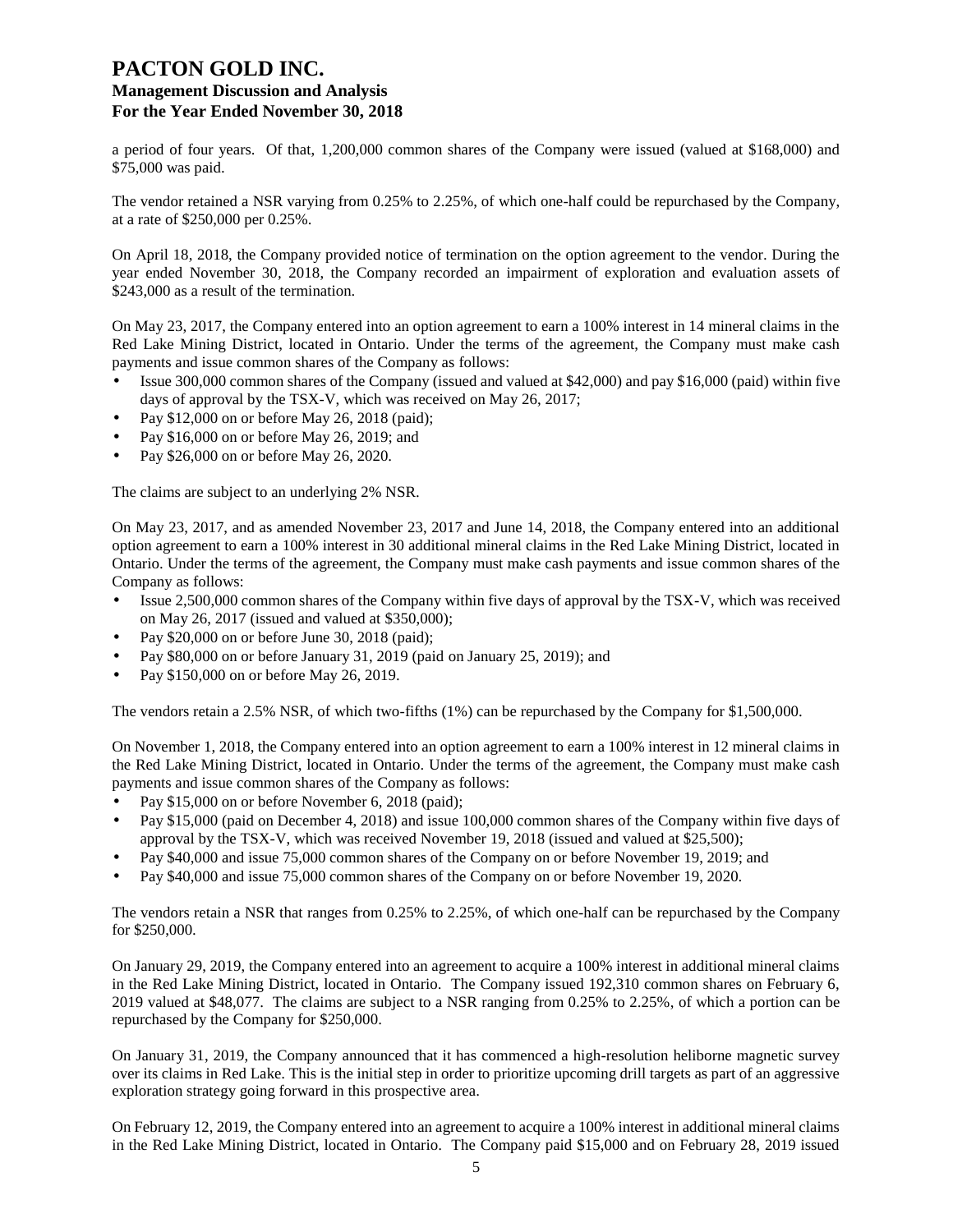75,000 common shares valued at \$19,125. The claims are subject to a 2% NSR, of which one-half can be repurchased by the Company for \$200,000.

On February 20, 2019, the Company entered into an option agreement to acquire a 100% interest in additional mineral claims in the Red Lake Mining District, located in Ontario. Under the terms of the agreement, the Company must make cash payments and issue common shares of the Company as follows:

- Pay up to \$30,000 on behalf of the vendor for exploration expenditures;
- Issue 125,000 common shares of the Company within five days of approval by the TSX-V, which was received March 5, 2019 (issued on March 6, 2019 and valued at \$31,250);
- Pay \$50,000 and issue 100,000 common shares of the Company on or before March 5, 2020; and
- Pay \$50,000 and issue 125,000 common shares of the Company on or before March 5, 2021.

The claims are subject to a 0.25% to 1.75% NSR, of which a portion can be repurchased by the Company at a rate of \$250,000 for each 0.25% portion that is repurchased.

On March 13, 2019, the Company entered into an option agreement to acquire a 100% interest in additional mineral claims in the Red Lake Mining District, located in Ontario. Under the terms of the agreement, the Company must make cash payments and issue common shares of the Company as follows:

- Pay up to \$40,000 on behalf of the vendor for exploration expenditures;
- Issue 100,000 common shares of the Company within five days of approval by the TSX-V, which was received March 21, 2019 (issued on March 22, 2019 and valued at \$23,000);
- Pay \$50,000 and issue 100,000 common shares of the Company on or before March 21, 2020; and
- Pay \$50,000 and issue 125,000 common shares of the Company on or before March 21, 2021.

The claims are subject to a 2.5% NSR, of which a one-half can be repurchased by the Company for \$2,000,000.

#### Tully West Gold Property

On January 16, 2017, the Company entered into an option agreement to earn a 100% interest in the Tully West Gold Property, located in Ontario. On January 18, 2018, certain terms were amended. Under the terms of the amended agreement, the Company must make cash payments and issue common shares of the Company as follows:

- Issue 1,300,000 common shares of the Company (issued on January 25, 2017 and valued at \$117,000) and pay \$25,000 (paid) within five days of approval by the TSX-V, which was received January 25, 2017;
- Issue 1,300,000 common shares of the Company on or before January 25, 2018 (issued on January 25, 2018 and valued at \$390,000);
- Pay \$80,000 on or before February 15, 2018 (paid); and
- Issue 1,300,000 common shares of the Company (issued on July 24, 2018 and valued at \$793,000) and pay \$110,000 (paid) on or before January 25, 2019.

The Company completed an equity financing for gross proceeds in excess of \$1,000,000 (excluding flow-through proceeds), so the January 25, 2019 common share and cash payments were accelerated.

On December 12, 2018, the agreement was amended to extend the exploration expenditure deadlines. The Company is required to pay an additional \$10,000 on or before January 12, 2019 (paid subsequent to November 30, 2018).

The Company must now incur exploration expenditures as follows:

- \$250,000 on or before January 16, 2018 (incurred);
- An additional \$500,000 on or before January 25, 2020; and
- An additional \$500,000 on or before January 25, 2021.

The vendors retain a 2.5% NSR, of which two-fifths (1%) can be repurchased by the Company for an aggregate \$1,000,000.

On June 21, 2017, the Company announced assay results from the first two drill holes from its reconnaissance exploration program on the Tully West Gold Project. Four holes totaling 1,149 metres (or "m") were drilled. Step out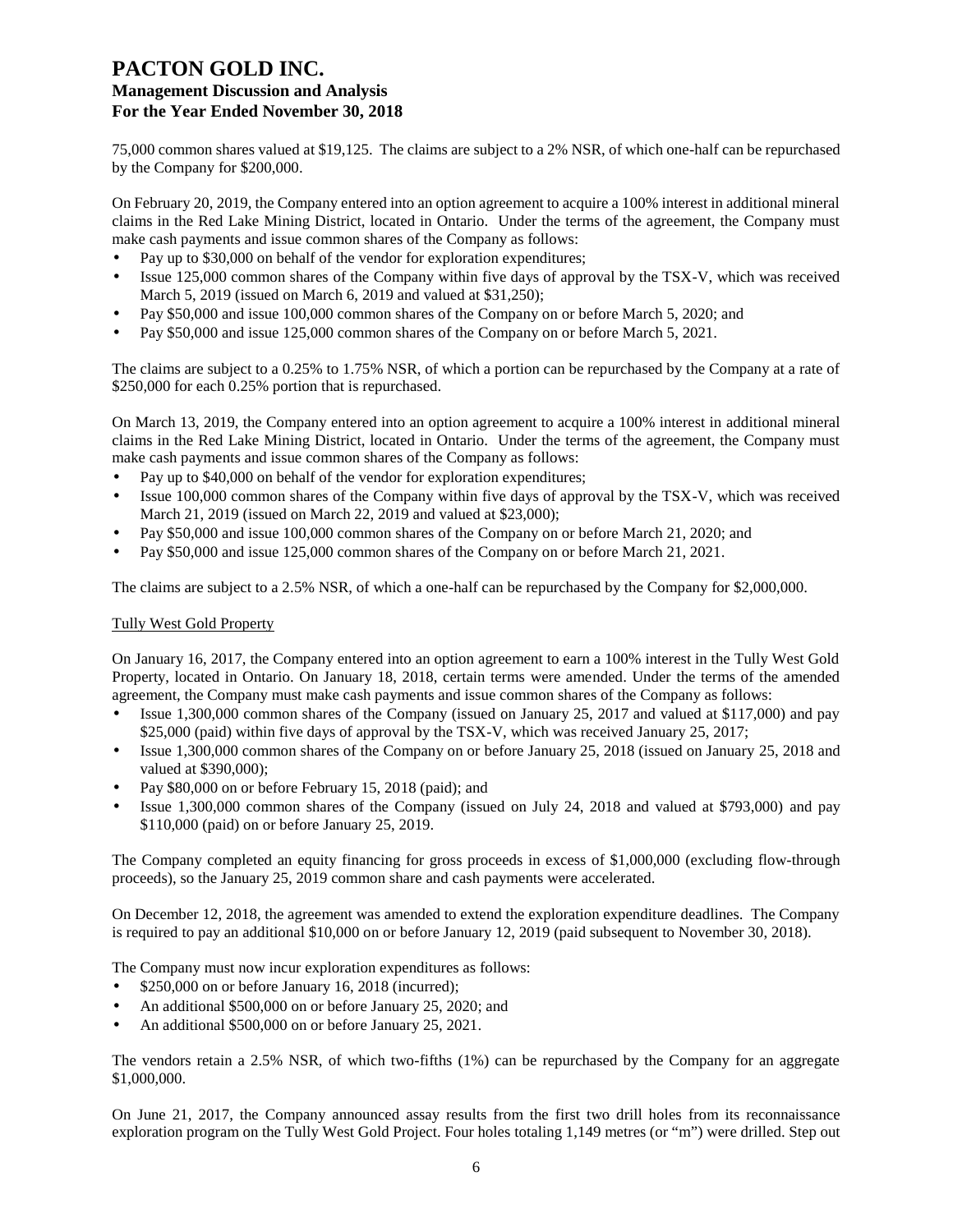drilling in 2013 by SGX Resources Inc. ("SGX") encountered high-grade gold mineralization in drill hole #13-38, which intersected 36.7 g/tonne (or "g/t") Au (uncut) over 6.3 metres, 185 metres vertically below surface. This intercept occurred approximately 300 metres west of the previously established limits of the Tully Gold Deposit. Coarse visible gold was observed in the drill hole within a broad zone of mineralized quartz and carbonate veining within the host altered volcanic tuff, identical to the main Tully Deposit to the east.

The drill campaign was designed to initially validate historical intercepts with step out holes to the east and west, and to also confirm continuity of mineralization. The first two drill holes successfully identified nine disparate auriferous en echelon vein systems and validated the historical intercepts and the presence of a gold system at depth.

The first drill hole, PAC-17-01, was spotted approximately 4.0 m south of drill hole SGX-13-38 and was designed to twin the previous drill hole. Drill hole PAC-17-01 encountered multiple en echelon auriferous quartz carbonate vein zones hosted within a mafic tuff dipping approximately 60 degrees north (see table below). Positive drill results from PAC-17-01 yielded 6.75 g/t Au over 0.8 m from 145.0 m to 145.8 m and 3.97 g/t Au over 0.5 m from 220.0 m to 220.5 m (see table below).

| <b>PAC-17-01</b> | From<br>(m) | To<br>(m) | Width<br>$(m)$ * | <b>Vertical Depth</b><br>(m) | Grade<br>$g/t$ Au |
|------------------|-------------|-----------|------------------|------------------------------|-------------------|
|                  | 100.5       | 102.0     | 1.5              | 85                           | 2.43              |
|                  | 110.0       | 111.0     | 1.0              | 93                           | 1.30              |
|                  | 119.0       | 121.3     | 2.3              | 100                          | 1.66              |
|                  | 145.0       | 145.8     | 0.8              | 122                          | 6.75              |
|                  | 150.0       | 150.5     | 0.5              | 127                          | 1.53              |
|                  | 154.0       | 154.6     | 0.6              | 130                          | 1.60              |
|                  | 220.0       | 220.5     | 0.5              | 185                          | 3.97              |
|                  | 225.4       | 226.9     | 1.5              | 188                          | 1.77              |
|                  | 367.1       | 368.0     | 0.9              | 304                          | 1.23              |

\*Drilled widths are currently reported. True widths are not known at this time.

Drill hole PAC-17-02 was spotted and drilled 25 metres east of PAC-17-01 and encountered 5.55 g/t Au over 2.5 m from 98.0 m to 100.5 m, including 18.3 g/t Au over 0.7 m from 98.8 m to 99.5 m. As with drill hole PAC-17-01, the second drill hole, PAC-17-02, also intersected stacked multiple en echelon quartz carbonate vein systems hosting gold.

| <b>PAC-17-02</b> | From  | To    | Width   | <b>Vertical Depth</b> | Grade    |
|------------------|-------|-------|---------|-----------------------|----------|
|                  | (m)   | (m)   | $(m)$ * | (m)                   | $g/t$ Au |
|                  | 76.7  | 78.1  | 1.4     | 63                    | 1.28     |
|                  | 98.0  | 100.5 | 2.5     | 82                    | 5.55     |
| "including"      | 98.8  | 99.5  | 0.7     | 81                    | 18.3     |
|                  | 101.7 | 102.6 | 0.9     | 85                    | 2.60     |
|                  | 162.0 | 170.0 | 8.0     | 140                   | 0.95     |
| "including"      | 164.0 | 165.0 | 1.0     | 137                   | 2.54     |
| "including"      | 168.0 | 170.0 | 2.0     | 140                   | 1.16     |
|                  | 194.5 | 195.0 | 0.5     | 162                   | 2.29     |
|                  | 225.0 | 226.0 | 1.0     | 187                   | 2.40     |
|                  | 231.6 | 232.1 | 0.5     | 193                   | 1.82     |
|                  | 339.8 | 347.6 | 7.8     | 296                   | 0.43     |
|                  | 377.5 | 378.0 | 0.5     | 325                   | 2.0      |

\*Drilled widths are currently reported. True widths are not known at this time.

Drill hole PAC-17-03 deviated and was terminated at 216 metres in the ultramafic footwall. This hole did, however, encounter a quartz carbonate vein system with appreciable sulphides from 102.6 to 109.8 metres and returned an intercept of **0.70 g/t Au over 7.2 metres**. Drill hole PAC-17-04 was collared approximately 2 metres north of PAC-17-03 and encountered the favourable stratigraphy (mafic tuff) hosting auriferous quartz carbonate veins, with an intercept from 98.5 to 101.0 metres of **0.56 g/t Au over 2.5 metres**. The drill hole, however, was terminated early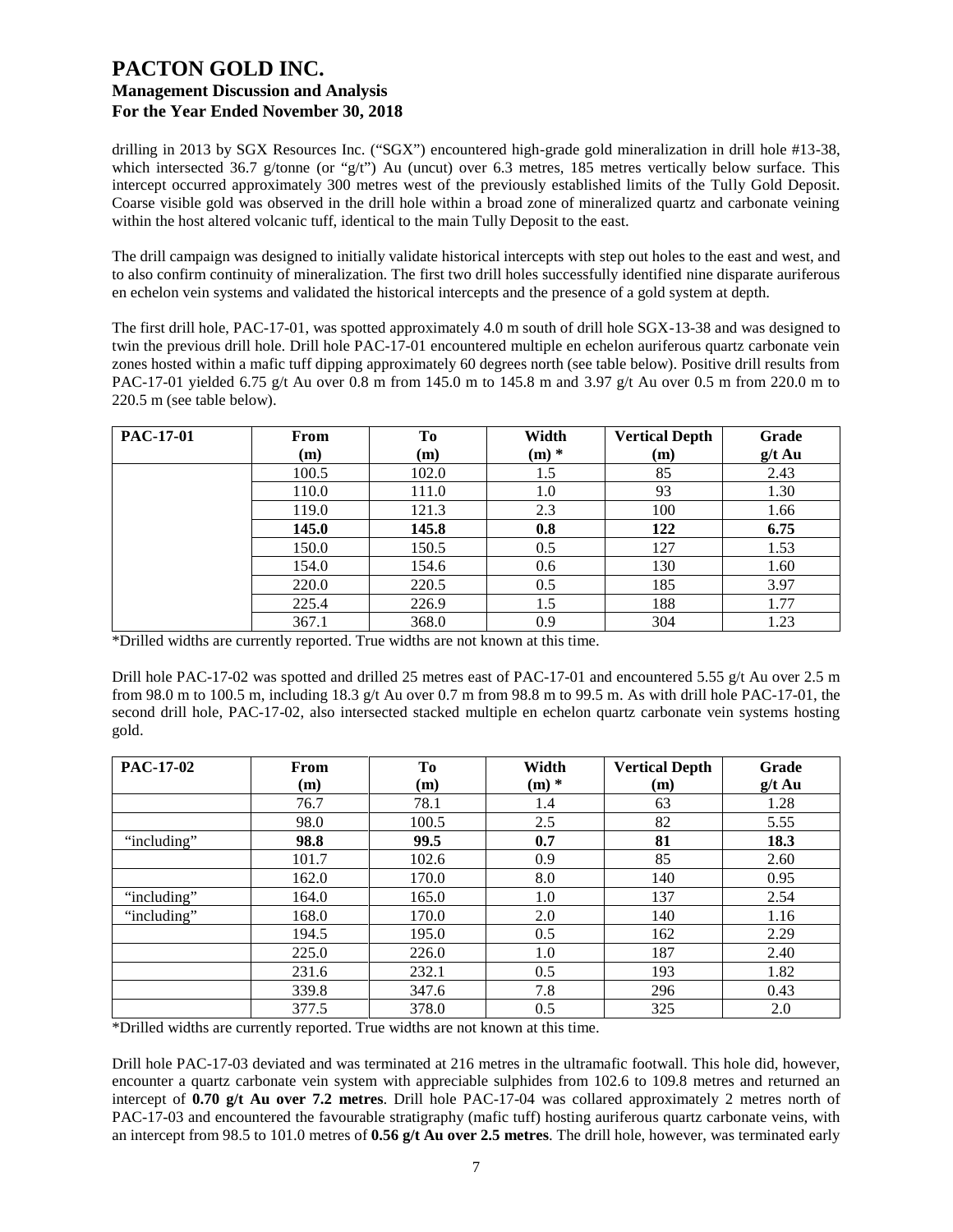at 114 metres after intersecting an impenetrable sand seam. The program was concluded at this point based upon budgetary considerations.

The host volcanic tuff unit is readily detectible by geophysics and has been traced for over 2,000 m in both eastern and western directions away from the main deposit. The Tully Deposit is interpreted to be a series of auriferous shallow dipping (extensional or ladder) stacked vein sets within a subvertical competent mafic tuff host that is bounded by ultramafic volcanic rocks to the south and sediments to the north. This host sequence of rocks all lie within a regional east-west fault corridor, a northern splay from the Porcupine-Destor Fault. The Tully Gold Deposit has been drilled over a 1,000 m strike length to date, and to depths of over 600 m, remaining open along strike and to depth. The Creighton property, which is the western extension of the Tully Deposit, currently possesses an additional 480 m striking to the southwest of the current drilling to the southern claim boundary.

This program was carried out under the supervision of Peter Caldbick, P.Geo., of Pacton Gold Inc., the qualified person responsible for the technical information presented above.

The drill core was split with half sent to an accredited laboratory, Actlabs in Timmins, Ontario, and fire assayed with an AA and gravimetric finish. Whole metallic assays are performed on samples containing visible gold. Check assays were also performed on pulps and rejects, as well, blanks and standards were inserted into the sample stream for QA/QC purposes.

## **OTHER EXPLORATION PROJECTS**

#### Lincoln Property

On April 21, 2016, and as amended June 15, 2016, the Company entered into an option agreement to acquire a 100% interest in the Lincoln Property, a lithium project in Nevada. Consideration for the option is as follows:

- Issue 1,500,000 common shares to the optionor upon acceptance of the transaction by the TSX-V (issued on July 4, 2016 and valued at \$195,000); and
- Cash payment of \$50,000 within five days of acceptance by the TSX-V (paid).

At November 30, 2016, the Company determined that the value of the property was impaired. The property was written down to \$100,000. On January 1, 2017, and as amended on July 11, 2017 and March 14, 2018, the Company reached an agreement to sell the property for \$100,000. The sale price was amended to \$40,000 on May 29, 2018 and payment was received. The remaining balance of \$60,000 was written off and included in impairment of exploration and evaluation assets.

#### Carpenter Lake Property

On May 28, 2013, the Company entered into an agreement to acquire a 100% interest in 34 mineral claims located in the Athabasca Basin Region of northern Saskatchewan. Consideration for the acquisition was the issuance of 200,000 common shares (issued and valued at \$380,000). The Company paid a finder's fee of 10,000 common shares (issued and valued at \$19,000).

The property was subject to a 5% NSR. The NSR could be reduced to a minimum of 2% at the option of either the vendors or the Company in exchange for the issuance of 100,000 common shares for each percentage point bought back (the "Royalty Buyback").

Pursuant to an amending agreement dated June 21, 2013, the Company agreed to file a NI 43-101 Report on or before July 1, 2014 as a condition for approval from the TSX-V to exercise the Royalty Buyback. Failure to receive approval would give the vendors of the property the right to purchase the property for the sum of \$200,000 commencing July 1, 2014 for a period of 180 days.

On January 13, 2014, the Company granted an option to Alpha Exploration Inc. (TSX-V: AEX) ("Alpha") to earn a 60% interest in the Company's Clearwater/Carpenter Lake Property. Under the terms of the agreement, Alpha was required to make cash and share payments as follows: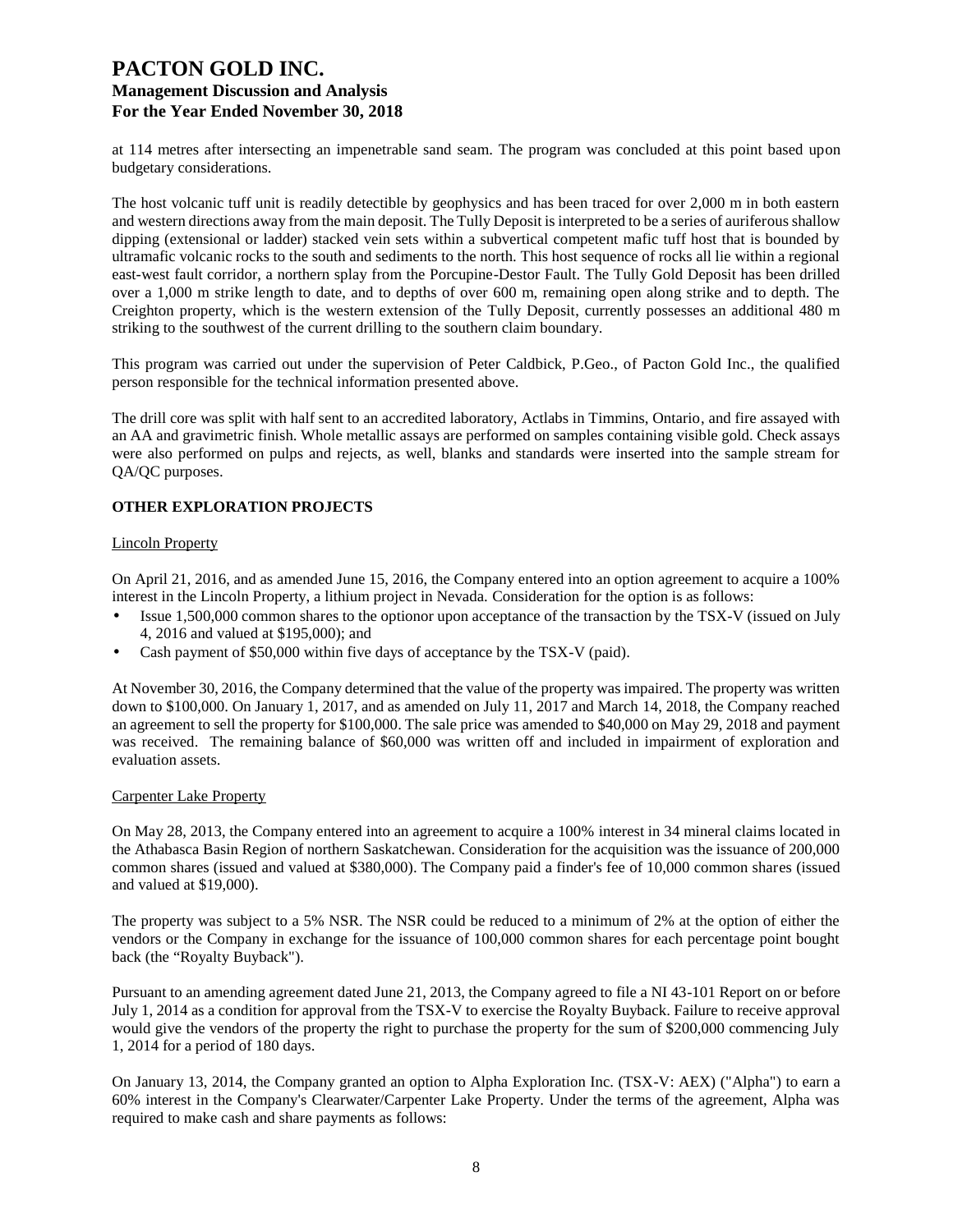- Cash payment of \$12,500 upon approval of the agreement by the TSX-V (received);
- Issuance of 100,000 common shares within 10 days of approval by the TSX-V (received and valued at \$59,000);
- Cash payment of a total of \$37,500 and issuance of a total of 300,000 common shares over a three year period ending on the third anniversary of approval by the TSX-V; and
- 1,250,000 in exploration expenditures on the property over a three year period ending on the third anniversary of approval by the TSX-V.

On November 6, 2014, Alpha provided the Company with its Notice of Exercise on the option to earn a 60% interest in the Clearwater/Carpenter Lake Property. The Company received the \$37,500 in cash payments due from the first through third anniversaries and the 300,000 common shares (valued at \$27,000). A joint venture was formed between Alpha (60%) and Pacton (40%) for the further development of the property, with Alpha serving as the operator.

The property was then subject to a 2% NSR, which was owed to the original vendors (the "Underlying NSR"). The Underlying NSR rate was reduced from 5% to 2% by Pacton through the issuance of 300,000 common shares of the Company on October 27, 2014 (valued at \$90,000).

At November 30, 2016, the property was written down to \$226,000. At November 30, 2018, the property was written off and included in impairment of exploration and evaluation assets.

## Birch Gold Project

On March 10, 2017, the Company entered into an option agreement to earn a 100% interest in the Birch Gold Property, located in Ontario. Under the terms of the agreement, the Company was required to make cash payments and issue common shares of the Company as follows:

- Issue 900,000 common shares of the Company within five days of approval by the TSX-V, which was received on March 22, 2017 (issued and valued at \$81,000);
- Pay \$75,000 by April 21, 2017 (paid); and
- Issue a further 3,600,000 common shares of the Company and pay a further \$300,000 over a four-year period ending March 22, 2021.

The Company was also required to incur exploration expenditures of \$1,300,000 over a four-year period ending March 22, 2021. The property was subject to a 2% NSR.

On March 10, 2017, the Company entered into an option agreement to earn a 100% interest in the Uchi Gold Property, located in Ontario. Under the terms of the agreement, the Company was required to make cash payments and issue common shares of the Company as follows:

- Issue 250,000 common shares of the Company within five days of approval by the TSX-V, which was received on March 22, 2017 (issued and valued at \$22,500);
- Pay \$15,000 by April 21, 2017 (paid); and
- Issue a further 1,000,000 common shares of the Company and pay a further \$60,000 over a four-year period ending March 22, 2021.

The vendor retained a 2.5% NSR, of which two-fifths (1%) could be repurchased by the Company for \$1,000,000 within 180 days of a public announcement of a positive feasibility study on the project.

The Company determined it would not make option payments due on March 22, 2018. An impairment charge of \$211,820 was recognized in net loss for the year ended November 30, 2017.

#### Duxbury Property

On June 28, 2016, and as amended March 10, 2017, the Company entered into an option agreement to acquire a 100% interest in the Duxbury Property, a lithium project in Quebec. Consideration for the option was the issuance of 1,000,000 common shares to the optionor within five days of acceptance of the transaction by the TSX-V (issued on July 5, 2016 and valued at \$130,000). The vendor retained a 2% NSR, of which the Company may repurchase onehalf (1%) for \$1,000,000.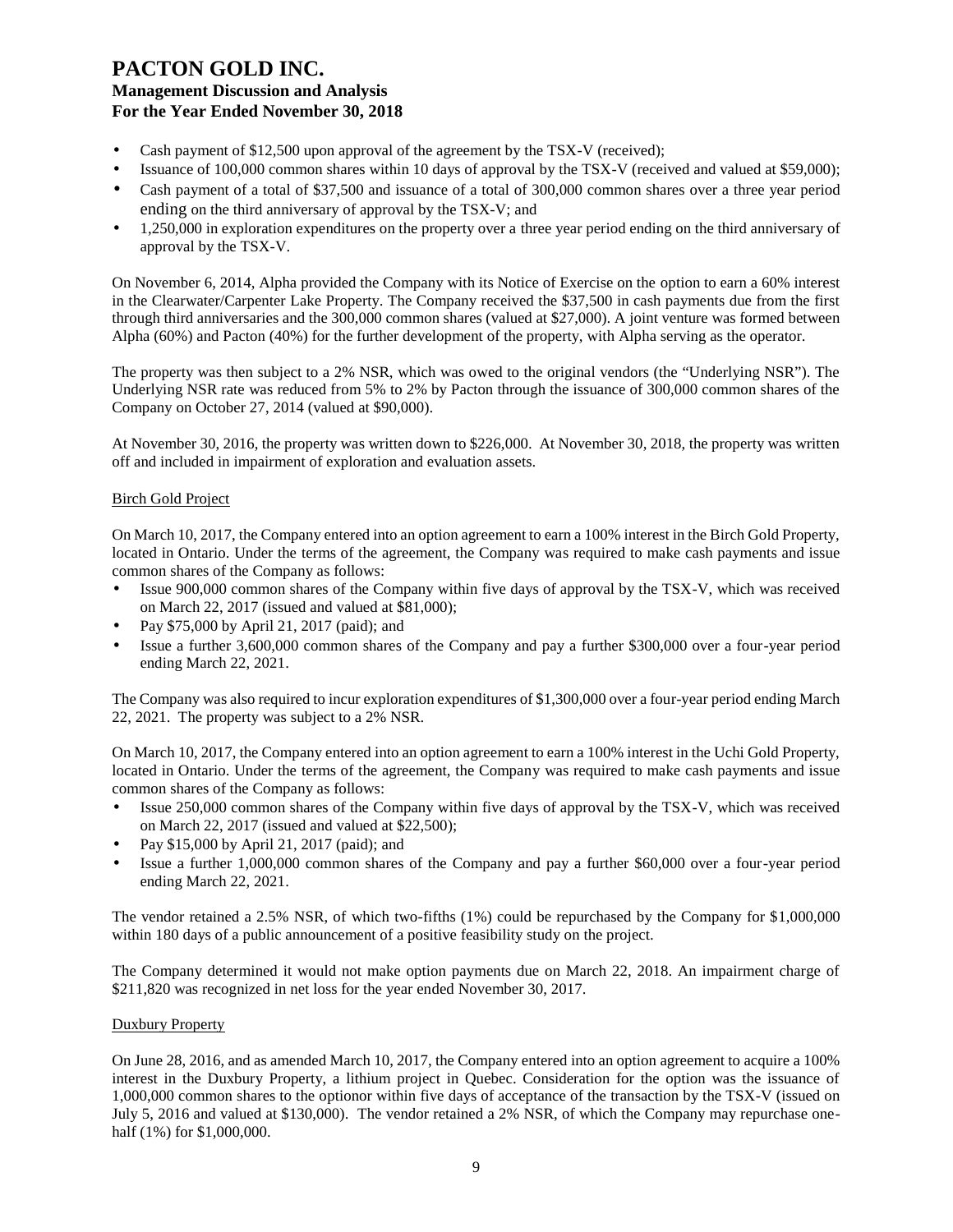At November 30, 2017, the Company determined it would not continue exploration of the Duxbury Property. An impairment charge of \$150,448 was recognized in net loss for the year ended November 30, 2017.

#### Corning Creek Property

On April 20, 2011, and as amended December 31, 2011, the Company entered into an option agreement to acquire a 100% interest in the mineral claims comprising the Corning Creek Property, except for mineral claim 831925, subject to a 2% NSR. Consideration for the option was as follows:

- Cash payment of \$35,000 (paid) within 10 days of the Company's shares being listed on the TSX-V (July 17, 2012); and
- Issue 20,000 common shares (issued and valued at \$40,000).

The Company had the sole and exclusive option to purchase the NSR at a purchase price of \$1,000,000 for each percentage point bought back during the five-year period commencing from the date upon which the property is put into commercial production.

On June 29, 2011, the Company entered into an option agreement to earn a 100% interest in mineral claim 831925, which forms part of the Corning Creek Property. Consideration for the option was a cash payment of \$5,000 (paid) within 10 days of the Company's shares being listed on the TSX-V.

The option agreement was subject to a 3% NSR. The Company could acquire the first 2% of the NSR by paying \$500,000 for each percentage point bought back. The final 1% could be purchased, for a negotiated amount, after commercial production commences.

During the year ended November 30, 2014, the Corning Creek Property was deemed to be impaired and written down to \$1. During the year ended November 30, 2017, the Corning Creek Property was written down to \$nil.

## **RESULTS OF OPERATIONS**

#### **Year Ended November 30, 2018**

During the year ended November 30, 2018, the Company reported a net loss of \$7,065,315 (2017 - \$1,649,668). The Company's loss included expenditures as follows:

- Consulting fees of \$1,386,956 (2017 \$752,811) were higher due to additional consultants engaged and a reallocation of the services provided, as well as finder's fees for acquisitions in the year;
- Management fees of \$190,500 (2017 \$42,750) were higher in 2018, due to an increase in the CEO fees charged in 2018 and accrued CEO fees were forgiven in the comparative period;
- Office and miscellaneous of \$279,811 (2017 \$22,691) increased due to travel costs;
- Professional fees of \$447,054 (2017 \$81,076) were higher due to an increase in legal fees, primarily related to project acquisitions;
- Rent of \$36,000 (2017 \$9,000) was due to rent not being charged to the Company until the last three months of 2017;
- Share-based payments of \$2,654,646 (2017 \$300,629) was due to more options granted and a higher Black-Scholes fair value in 2018;
- Shareholder communications and investor relations of \$1,228,555 (2017 \$4,874) was higher in 2018 due to additional services being used and promotional activities;
- Transfer agent and filing fees of \$94,437 (2017 \$64,632) were higher compared to the same period in the prior year due to more acquisitions in 2018;
- Foreign exchange gain of \$10,347 (2017 \$nil) resulted from the acquisition of Australian subsidiaries and the change in monetary assets and liabilities valued in Australian dollars;
- Impairment of exploration and evaluation assets of \$529,000 (2017 \$362,269) was related to the termination of one of the option agreements on the Red Lake Property, the impairment of the Carpenter Lake property and the sale of the Lincoln Property in 2018, while in 2017 it was related to the termination of the Birch Gold Project and the impairment of the Duxbury property;
- Gain on settlement of accounts payable of \$9,167 (2017 loss of \$7,857) was due to the value of the common shares on the date of issuance being less than the value of the accounts payable settled;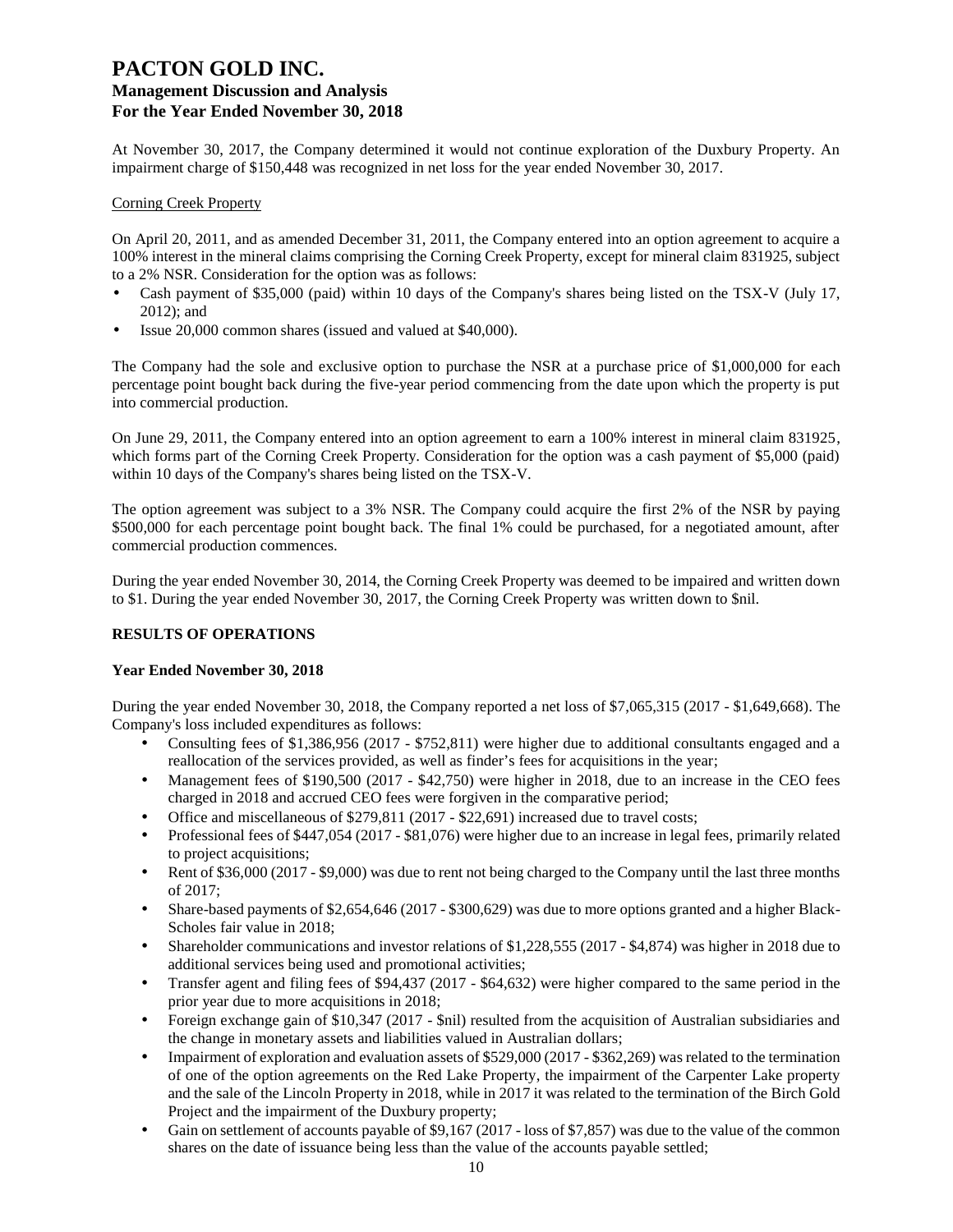# **PACTON GOLD INC.**

## **Management Discussion and Analysis For the Year Ended November 30, 2018**

- Loss on acquisition of non-controlling interest of \$246,678 (2017 \$nil) related to the acquisition of the addition 49% of Arrow Pilbara; and
- Interest income of \$10,329 (2017 \$nil) was a result of cash held in a high interest savings account in 2018.

## **Three Months Ended November 30, 2018**

During the three months ended November 30, 2018, the Company reported a net loss of \$1,952,890 (2017 - \$792,808). The Company's loss included expenditures as follows:

- Consulting fees of \$110,998 (2017 \$230,000) were lower due to adjustments and timing of expenditures;
- Management fees of \$45,000 (2017 \$22,500) were higher in 2018, due to an increase in the CEO fees charged in 2018;
- Office and miscellaneous of \$117,318 (2017 \$19,525) increased due to travel costs;
- Professional fees of \$180,001 (2017 \$44,688) were higher due to an increase in legal fees, primarily related to project acquisitions;
- Rent of \$9,000 (2017 \$9,000) was comparable to the prior period;
- Share-based payments of \$666,618 (2017 \$75,210) was due to more options granted and a higher Black-Scholes fair value in 2018;
- Shareholder communications and investor relations of \$284,450 (2017 \$1,802) was higher in 2018 due to additional services being used and promotional activities;
- Transfer agent and filing fees of \$30,495 (2017 \$27,544) were higher compared to the same period in the prior year due to more acquisitions in 2018;
- Impairment of exploration and evaluation assets of \$226,000 (2017 \$362,269) was related to the impairment of the Carpenter Lake property in 2018 and to the termination of the Birch Gold Project and the impairment of the Duxbury property in 2017;
- Foreign exchange gain of \$17,926 (2017 \$nil) resulted from the acquisition of Australian subsidiaries and the change in monetary assets and liabilities valued in Australian dollars;
- Loss on acquisition of non-controlling interest of \$246,678(2017 \$nil) related to the acquisition of the addition 49% of Arrow Pilbara; and
- Interest income of \$10,329 (2017 \$nil) as a result of cash held in a high interest savings account and not being held in a similar account during the prior period.

## **SELECTED ANNUAL INFORMATION**

**(\$000s, except loss per share)**

|                                  | November 30,<br>2018     | November 30,<br>2017 | November 30,<br>2016 |
|----------------------------------|--------------------------|----------------------|----------------------|
| Revenue                          |                          |                      |                      |
| Net loss                         | (7,065)                  | (1,650)              | (2, 235)             |
| Basic and diluted loss per share | (0.10)                   | (0.03)               | (0.07)               |
| Total assets                     | 9.408                    | 1,837                | 505                  |
| Long-term debt                   | $\overline{\phantom{a}}$ |                      |                      |
| Dividends                        |                          |                      |                      |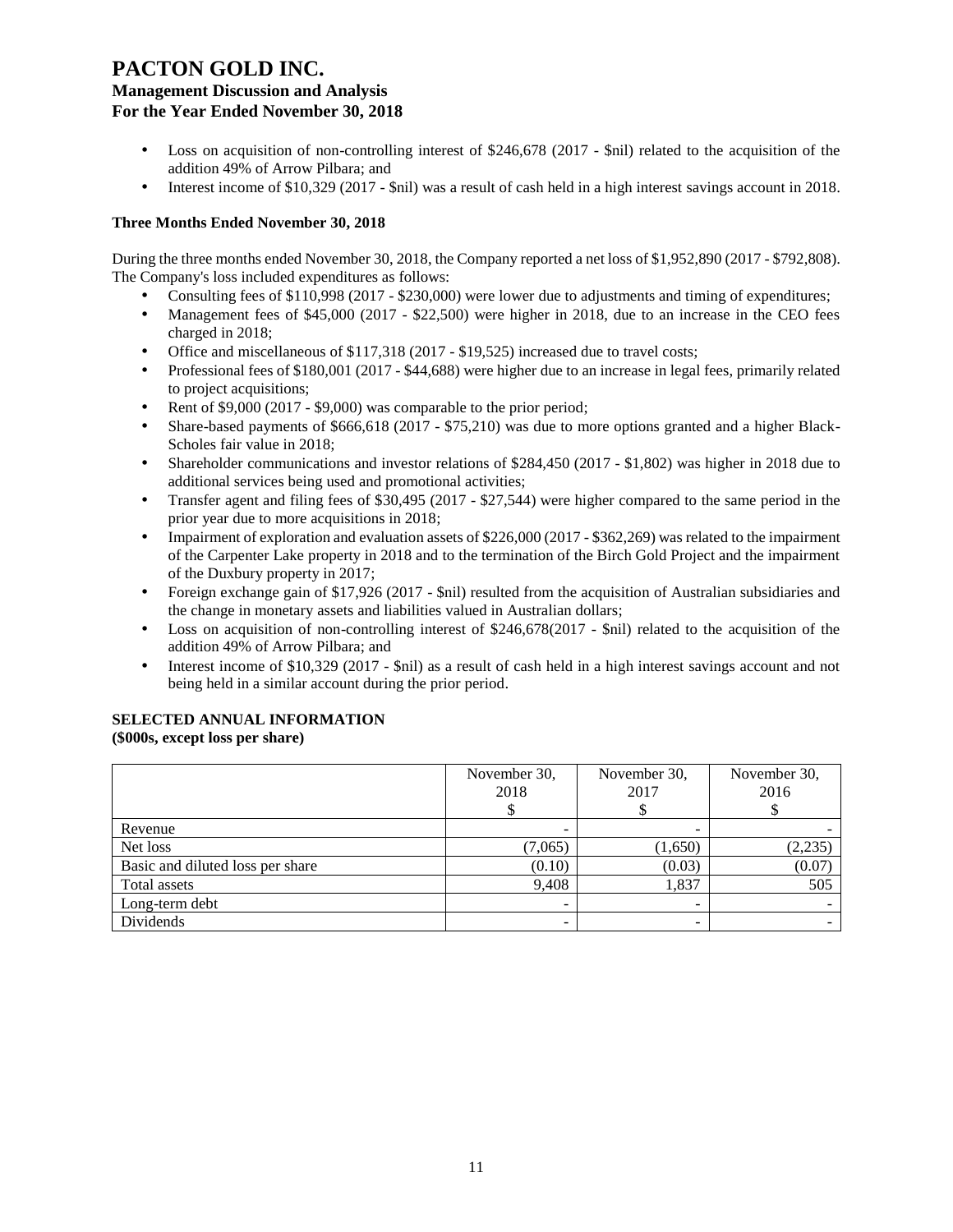# **PACTON GOLD INC.**

# **Management Discussion and Analysis For the Year Ended November 30, 2018**

#### **SUMMARY OF QUARTERLY RESULTS (\$000s, except earnings per share)**

Results for the eight most recently completed quarters are summarized as follows:

| 2018    | 2018    | May 31,<br>2018 | February 28,<br>2018 |
|---------|---------|-----------------|----------------------|
|         |         |                 |                      |
| (1,889) | (2,066) | (2, 463)        | (648)                |
| (0.02)  | (0.02)  | (0.04)          | (0.01)               |
|         |         |                 |                      |

| For the periods ending | November 30, | August 31, | May 31, | February 28, |
|------------------------|--------------|------------|---------|--------------|
|                        | 2017         | 2017       | 2017    | 2017         |
|                        | ۰D           |            |         |              |
| Net loss               | (793)        | (319)      | (503)   | 35           |
| Loss per share         | (0.01)       | (0.01)     | (0.01)  | (0.00)       |

## **LIQUIDITY AND CAPITAL RESOURCES**

The Company had cash of \$465,734 and working capital of \$622,750 at November 30, 2018, compared to \$121,526 of cash and \$994,254 of working capital deficiency at November 30, 2017.

The Company's accounts payable and accrued liabilities at November 30, 2018 were \$308,536 (2017 - \$1,217,268).

The Company has taken the following measures to address working capital concerns during the 2018 fiscal period and as of the date of this MD&A:

- On March 21, 2018, the Company settled accounts payable of \$550,000 by issuing 1,833,333 common shares of the Company;
- On May 8, 2018, the Company closed a private placement for gross proceeds of \$5,550,500 consisting of 24,132,609 units at a price of \$0.23 per unit;
- On December 14, 2018, the Company closed a private placement and issued 5,881,470 flow-through common shares at a price of \$0.35 per share for gross proceeds of \$2,058,515;
- The Company received \$634,200 on the exercise of 5,427,000 stock options; and
- The Company received \$1,350,599 on the exercise of 5,603,160 warrants and agent warrants.

The Company will need to obtain additional financing in 2019 for working capital purposes and to continue exploration on its exploration and evaluation assets.

## **EVENTS SUBSEQUENT TO NOVEMBER 30, 2018**

On December 5, 2018, the Company granted 250,000 stock options to consultants with an exercise price of \$0.24 and a term to expiry of one year.

On December 14, 2018, the Company closed a private placement and issued 5,881,470 flow-through common shares at a price of \$0.35 per share for gross proceeds of \$2,058,515. The Company paid share issue costs of \$11,043.

Subsequent to November 30, 2018, a total of 1,700,000 stock options expired unexercised.

The Company also issued common shares in relation to property acquisitions as noted in the **Exploration Projects** section.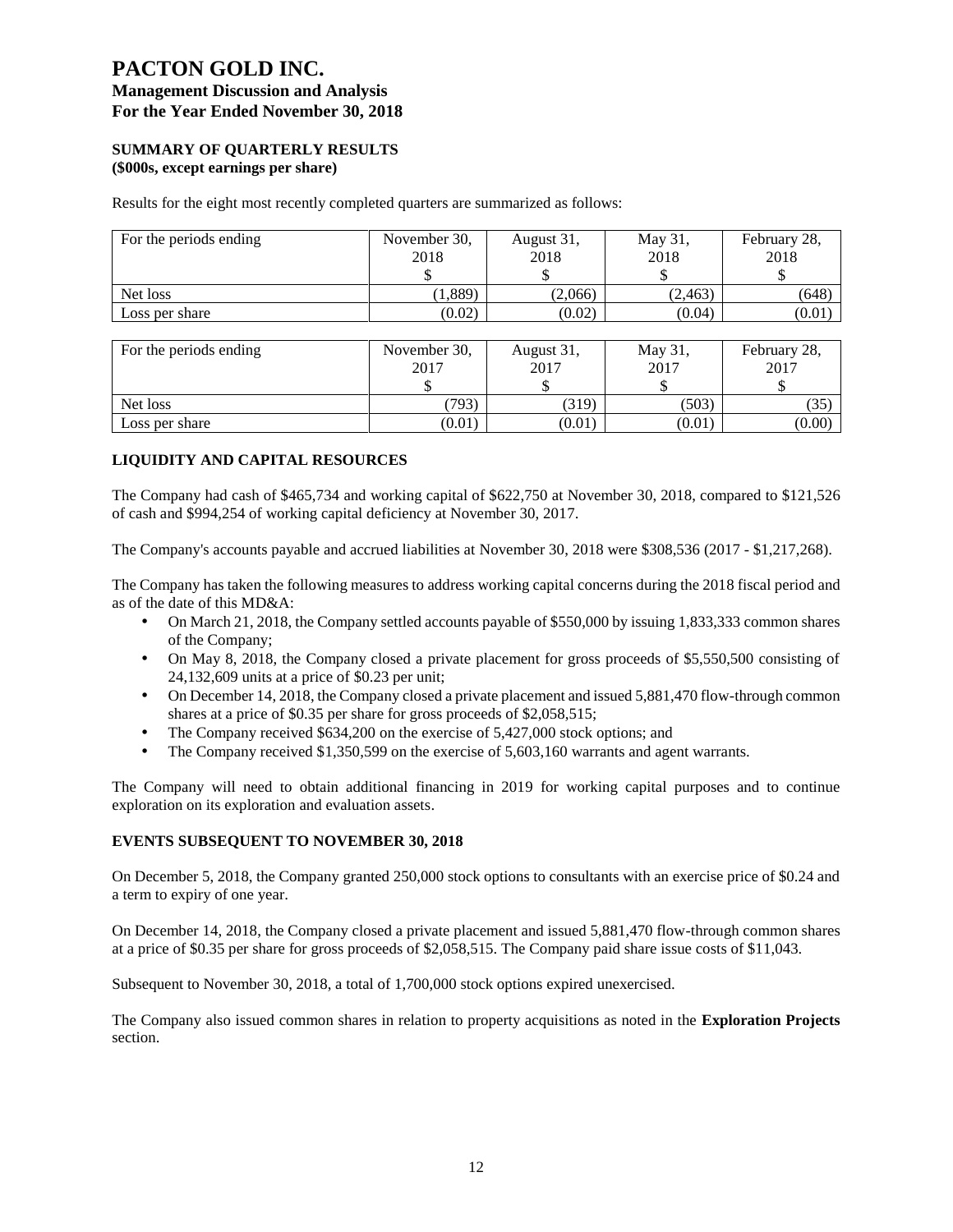## **TRANSACTIONS WITH RELATED PARTIES**

These amounts of key management compensation are included in the amounts shown on the consolidated statements of comprehensive loss and were incurred in the normal course of operations:

|                          | <b>Year Ended</b><br><b>November 30, 2018</b> |           |  | <b>Year Ended</b><br><b>November 30, 2017</b> |  |  |
|--------------------------|-----------------------------------------------|-----------|--|-----------------------------------------------|--|--|
| Short-term compensation  |                                               | 403,000   |  | 95,250                                        |  |  |
| Share-based compensation |                                               | 602,608   |  | 16,010                                        |  |  |
|                          |                                               | 1,005,608 |  | 111,260                                       |  |  |

Short-term compensation was paid or accrued as follows:

- \$190,500 (2017 \$nil) in management fees to a private company controlled by the interim CEO;
- \$100,000 (2017 \$52,500) in professional fees to a private company in which the CFO is a director;
- \$20,000 (2017 \$nil) in exploration and evaluation assets and consulting fees to a director;
- \$10,000 (2017 \$nil) in exploration and evaluation assets to a director;
- \$82,500 in consulting fees (2017 \$67,500 in management fees) to a private company controlled by a former director and former CEO; and
- \$nil (2017 \$24,750 recovery in management fees) from a former President & CEO and a private company controlled by a former President & CEO.

Transactions with related parties are included in the amounts shown on the consolidated statements of comprehensive loss:

|                                              | <b>Year Ended</b><br>November 30, 2018 November 30, 2017 | <b>Year Ended</b> |
|----------------------------------------------|----------------------------------------------------------|-------------------|
| Related company with a common officer (rent) | 36,000                                                   | 9.000             |

As at November 30, 2018, the Company has outstanding amounts payable to current and former officers and directors of the Company of \$15,000 (November 30, 2017 - \$61,375) for outstanding fees and expenses. The amounts payable are non-interest-bearing, uncollateralized and repayable on demand.

As at November 30, 2018, the Company had payables of \$nil (November 30, 2017 - \$9,585) related to shared administrative expenses with a company related by a common officer.

## **COMMITMENTS**

The Company is obligated to make certain payments and issue shares in connection with the acquisition of its exploration and evaluation assets.

#### **OFF-BALANCE SHEET ARRANGEMENTS**

The Company has not entered into any off-balance sheet arrangements.

## **FINANCIAL INSTRUMENTS**

Financial instruments are agreements between two parties that result in promises to pay or receive cash or equity instruments. The Company classifies its financial instruments as follows: cash is classified as financial asset at fair value through profit or loss; receivables, as loans and receivables; and accounts payable and accrued liabilities, as other financial liabilities, which are measured at amortized cost. The carrying values of these instruments approximate their fair values due to their short term to maturity.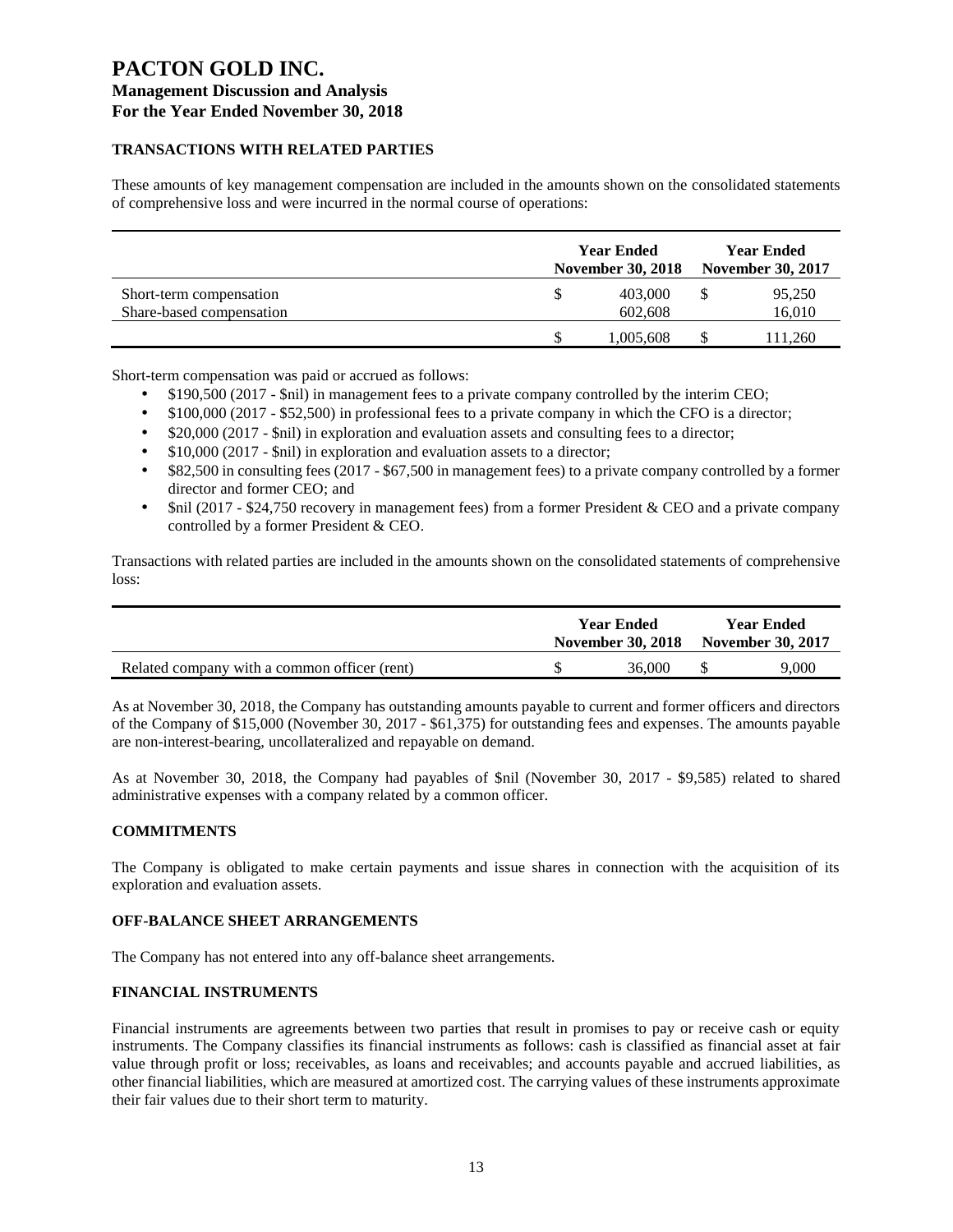The following table sets forth the Company's financial asset measured at fair value by level within the fair value hierarchy:

| <b>November 30, 2018</b> | <b>Level 1</b> | Level 2 |   | Level 3                      |   | <b>Total</b> |
|--------------------------|----------------|---------|---|------------------------------|---|--------------|
| Cash                     | 465,734        |         | ъ | $\overline{\phantom{a}}$     | S | 465,734      |
| <b>November 30, 2017</b> | <b>Level 1</b> | Level 2 |   | Level 3                      |   | <b>Total</b> |
| Cash                     | 121.526        | -       |   | $\qquad \qquad \blacksquare$ | S | 121.526      |

The Company has exposure to the following risks from its use of financial instruments:

- Credit risk;
- Liquidity risk; and
- Market risk.

#### Credit risk

Credit risk is the risk that one party to a financial instrument will cause a financial loss for the other party by failing to discharge an obligation. The Company manages credit risk, in respect of cash, by placing it at major Canadian financial institutions. Included in receivables is \$384,317 (2017 - \$97,772) owing from the Canada Revenue Agency and the Australian Taxation Office. All receivables have been subsequently collected. Accordingly, the Company has minimal credit risk.

## Liquidity risk

Liquidity risk is the risk that the Company will not be able to meet its financial obligations as they fall due. The Company's approach to managing liquidity is to ensure, as far as possible, that it will always have sufficient liquid funds to meet its liabilities when due, under both normal and stressed conditions, without incurring unacceptable losses or risking damage to the Company's reputation. The contractual financial liabilities of the Company as of November 30, 2018 equal \$308,536 (2017 - \$1,217,268). All of the liabilities presented as accounts payable and accrued liabilities are due within 30 days of November 30, 2018.

## Market risk

Market risk is the risk that changes in market prices, such as foreign exchange rates and interest rates, will affect the Company's income or the value of its holdings of financial instruments. The objective of market risk management is to manage and control market risk exposure within acceptable parameters, while optimizing the return on capital.

- *i*) *Currency risk* Currency risk is the risk that the fair value or future cash flows will fluctuate as a result of changes in foreign exchange rates. The Company has operations in Canada and Australia and incurs operating and exploration expenditures in both currencies. The fluctuation of the Canadian dollar in relation to the Australian dollar will have an impact upon the results of the Company. The Company does not hold substantial funds in a foreign currency, and only a small amount of its accounts payable and accrued liabilities is denominated in Australian dollars. A fluctuation in the exchanges rates between the Canadian and Australian dollars of 10% would result in a nominal change to the Company's cash, accounts payable and accrued liabilities and other comprehensive income. The Company does not use any techniques to mitigate currency risk.
- *ii) Interest rate risk –* Interest rate risk is the risk that future cash flows will fluctuate as a result of changes in market interest rates. Interest earned on cash is at nominal interest rates, and therefore, the Company does not consider interest rate risk to be significant. The Company has no interest-bearing financial liabilities.
- *iii) Other price risk –* Other price risk is the risk that the fair value or future cash flows of a financial instrument will fluctuate due to changes in market prices, other than those arising from interest rate risk. The Company is not exposed to significant other price risk.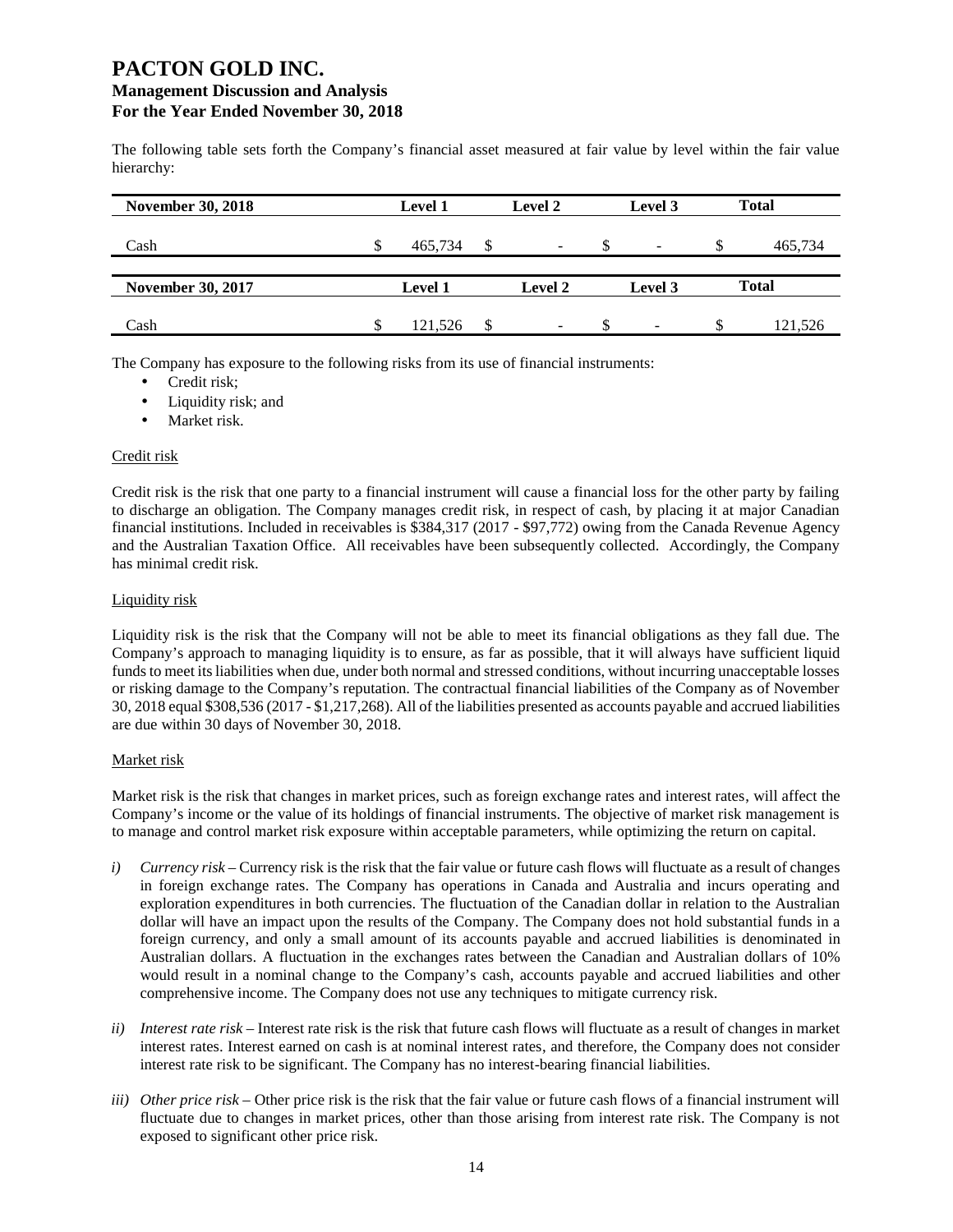#### Capital management

The Company considers its capital to be comprised of shareholders' equity.

The Company manages the capital structure and makes adjustments to it in light of changes in economic conditions and the risk characteristics of the underlying assets. To maintain or adjust the capital structure, the Company may attempt to issue new shares. Although the Company has been successful at raising funds in the past through the issuance of capital stock, it is uncertain whether it will continue this method of financing due to the current difficult market conditions.

In order to facilitate the management of its capital requirements, the Company prepares expenditure budgets that are updated as necessary depending on various factors, including successful capital deployment and general industry conditions.

Management reviews the capital structure on a regular basis to ensure that the above objectives are met. There have been no changes to the Company's approach to capital management during the nine months ended November 30, 2018. The Company is not subject to externally imposed capital requirements.

#### **RISKS**

The Company, and the securities of the Company, should be considered a highly speculative investment. The following risk factors should be given special consideration when evaluating an investment in any of the Company's securities.

There are a number of outstanding securities and agreements pursuant to which common shares of the Company may be issued in the future. This will result in further dilution to the Company's shareholders.

The Company has a very limited history of operations, is in the early stage of development and has received no revenues other than insignificant interest revenues following its transition to a mineral exploration and development company. As such, the Company is subject to many risks common to such enterprises. There can be no assurance that the Company will be able to obtain adequate financing in the future or, if available, that the terms of such financing will be favourable. The Company does not anticipate paying any dividends in the near future.

Although the Company has taken steps to verify the title to mineral properties in which it has acquired an interest, no assurance whatsoever can be given that the Company's interests may not be challenged by third parties. If challenged, and if the challenge is sustained, it will have an adverse effect on the business of the Company. Title to mineral properties may be subject to unregistered prior agreements or transfers and may also be affected by undetected defects or the rights of indigenous peoples.

Environmental legislation is becoming increasingly stringent and costs and expenses of regulatory compliance are increasing. The impact of new and future environmental legislation on the Company's operations may cause additional expenses and restrictions. If the restrictions adversely affect the scope of exploration and development on the mineral properties, the potential for production on the properties may be diminished or negated.

The exploration of mineral properties involves significant risks, which even experience, knowledge and careful evaluation may not be able to avoid. The price of metals has fluctuated widely, particularly in recent years, as it is affected by numerous factors that are beyond the Company's control, including international economic and political trends, expectations of inflation or deflation, currency exchange fluctuations, interest rate fluctuations, global or regional consumptive patterns, speculative activities and increased production due to new extraction methods. The effect of these factors on the price of metals, and therefore, the economic viability of the Company's interests in the mineral properties cannot be accurately predicted. Furthermore, changing conditions in the financial markets, and Canadian income tax legislation may have a direct impact on the Company's ability to raise funds for exploration expenditures. A drop in the availability of equity financings will likely impede spending. As a result of all these significant risks, it is quite possible that the Company may lose its investments in the Company's mineral property interests.